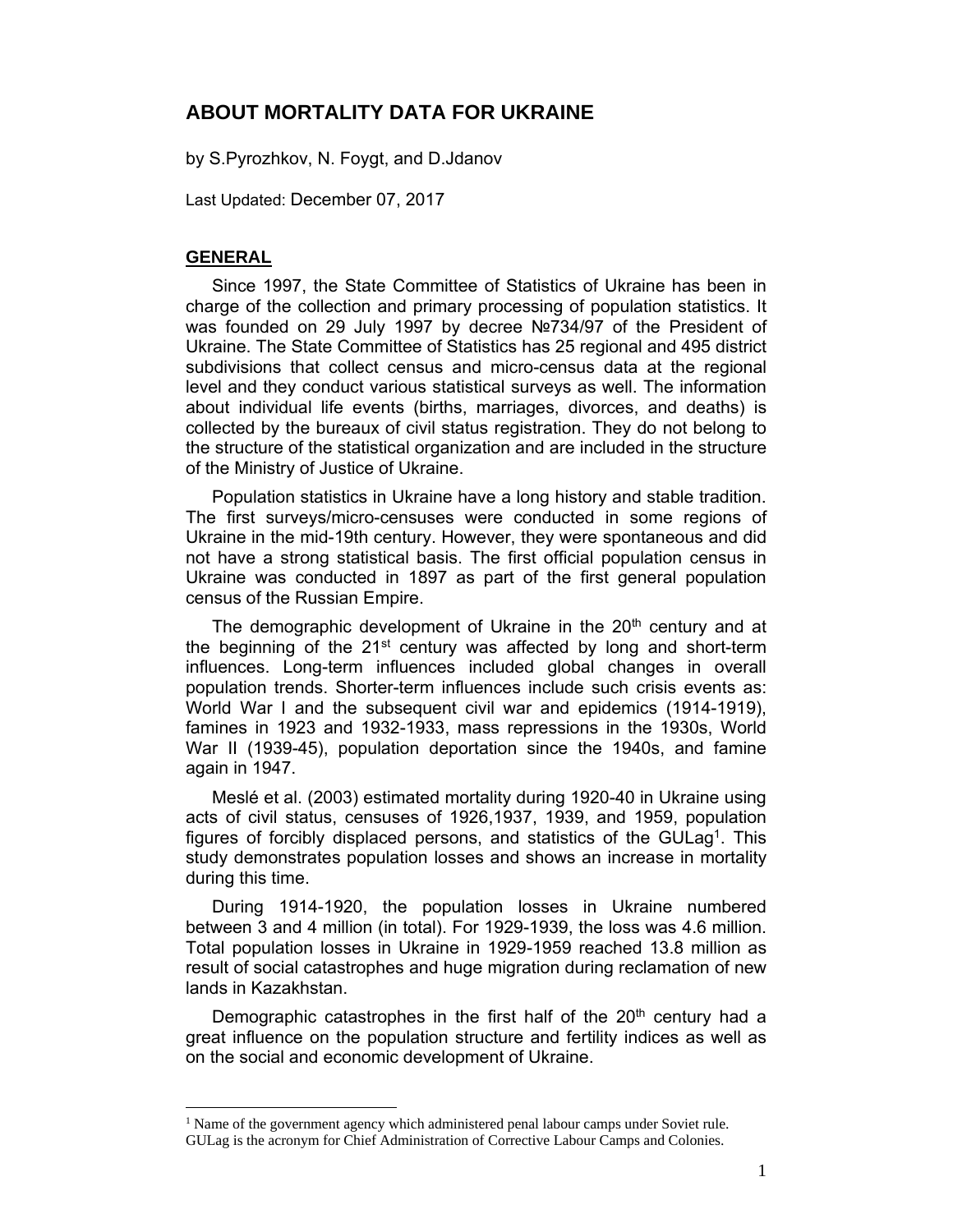The materials from the 1897, 1920 and 1926 censuses can be found in the State archives of Russia. M.V. Ptoukha (1960) and Y.A. Kortchak-Chepurkovskiy (1928) republished some of these data. The results from the "repressed" census of 1937 were only published and made publicly available in 1989 (Thaplin, 1989). Since the 1920s, Ukrainian population statistics can be considered the best in the former USSR. Nevertheless, the quality of data is not reliable before 1959. Moreover, the construction of a continuous series of mortality indicators through World War II is not possible for Ukraine. Data for 1959-1969 are of better quality but should be used with caution (see below under "Data Quality Issues" for details).

The first census after World War II was conducted in Ukraine on 15 January 1959 as part of the USSR population census. Subsequent censuses were conducted every 10 years: 15 January 1970, 17 January 1979, and 12 January 1989. Only the 1959 and 1970 censuses were published and their contents made widely available. The materials from the 1979 and 1989 censuses were published as special statistical collections with the restriction "for service use only." After the collapse of the Soviet Union, the first Ukrainian population census was carried out on 5 December 2001. The results of this census were published in their entirety and are available as a special statistical collection in both electronic and printed forms.

Inter-censal population estimates were first published in 1988 and since 1991 have been published annually as part of the collections of the State Statistics Committee of Ukraine.

Currently, vital statistics are compiled by the State Committee of Statistics based on data from the bureaux of civil status registration. Before 1988, only crude birth and death rates were freely available to the public. Other information was spread across various institutions in the form of special collections for service use only. Since 1993, vital statistics data have been published annually in a publication entitled "Population of Ukraine." Under the same title, the State Statistics Committee of Ukraine in collaboration with the Institute for Demography and Social Studies – has published the annual analytic reports since 2003.

#### *Source of data*

The mortality data that can be included in the Human Mortality Database (HMD) date back as far as 1959. The majority (for the period from 1959 until 1989) is kept by the State archives of Ukraine. Since 1990, data are available in the form of manuscripts from the State statistics committee of Ukraine and in the annual statistical reports "Population of Ukraine." In addition, a detailed mortality database (including causes of death) for Ukraine during 1924-2000 has been compiled by Meslé et al. (2003).

#### **TERRITORIAL COVERAGE**

The territory of Ukraine during the last century changed many times. In 1920, the Ukrainian People's Republic gave up their western lands to Poland. In 1939, according to the secret protocol between Germany and the USSR, West Ukraine was incorporated back into the territory of Ukraine. In 1945, Czechoslovakia signed a treaty with the USSR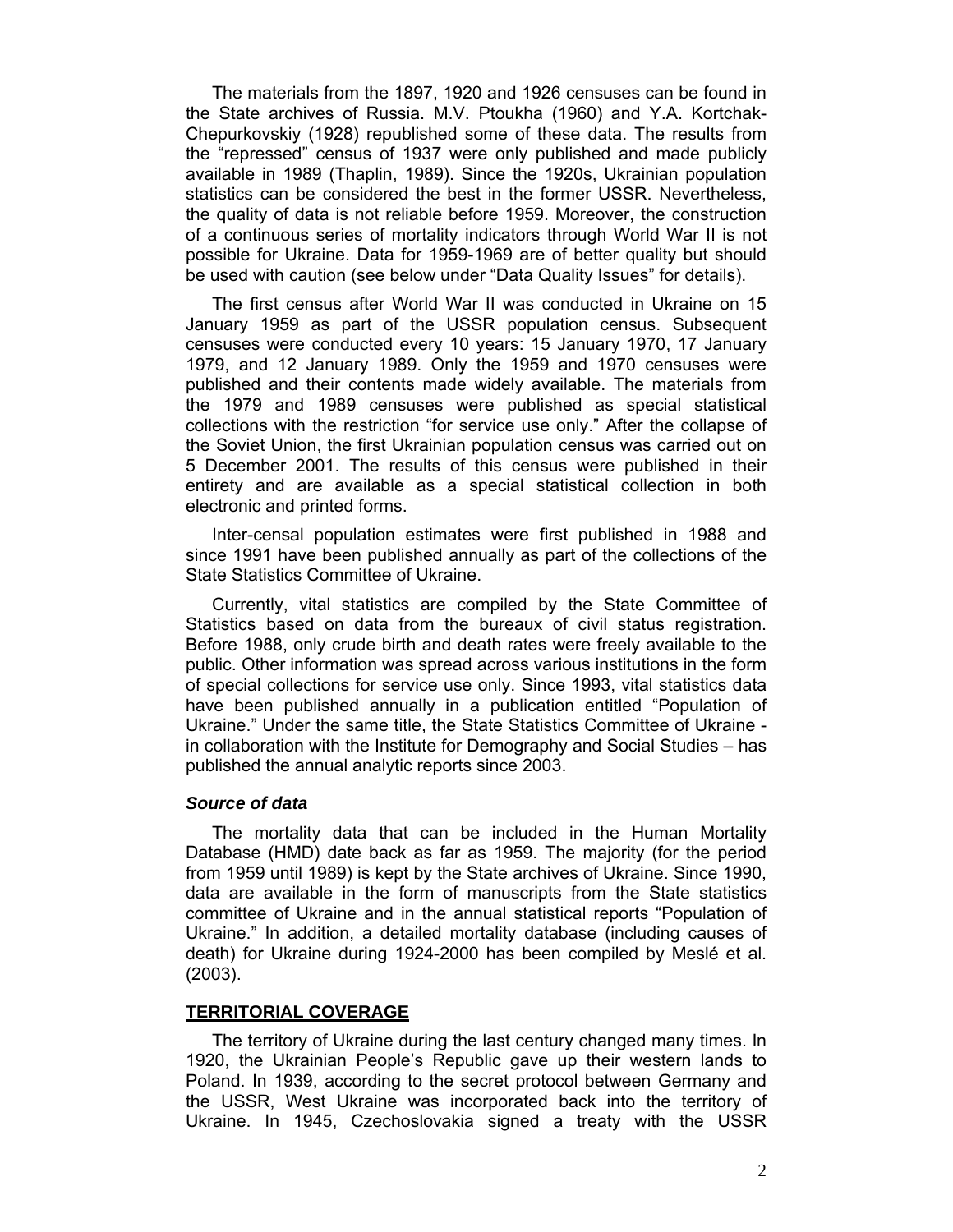according to which Transcarpatian Ukraine was included in the Soviet Ukraine. In 1954, Crimea was ceded from the Russian Soviet Federal Republic to the Ukrainian Soviet Republic. All these changes occurred before 1959 and do not affect population estimates in the HMD. After the collapse of the USSR in 1991, Ukraine became independent without any territorial changes.

## **DEATH COUNT DATA**

#### *Coverage and Completeness*

By law, a death must be registered no later than three days after its occurrence or after disclosure of a dead body. In cases where it is impossible to obtain the certificate from a medical institution or judicial-medical expert, registration must be completed within five days. Death is confirmed by the medical certificate of death issued by the medical institution, court decision about the fact of death, or announcement of the death.

The individual mortality data recorded in the civil registration offices are centralized and aggregated in the regional statistical subdivisions as a complex set of special tables that reflects in detail the mortality structure by sex, age, type of residence (urban or rural area), and cause of death.

 Differences in the definition of a live birth compared with the recommendations of the World Health Organization influence the number of deaths recorded at the youngest ages (see below under "Birth Count Data" for more details).

#### *Specific details*

Until 1990, death registration in Ukraine was reliable. However, the mortality data in certain age groups, in particular under one year of age, and those from some causes of death (the 13 most dangerous infections, which included typhoid, plague, cholera, anthrax, and also deaths that occurred at the workplace) were distorted or kept secret. N.M. Levchuk (2002) estimates that, as a result of the restricted definition of a live birth, the proportion of unregistered deaths of newborn babies was 23%. These deaths were recorded as spontaneous abortions.

Since 1990, because of the total liberalization in all spheres of life in Ukraine, the controls on gathering primary death information weakened and the quality of death statistics decreased. The share of deaths with unknown age increased. A serious source of distortion for mortality statistics lies in the difficulties of achieving timely registration of deaths in rural areas. Such unregistered deaths are not included in the official statistics at all.

## **POPULATION COUNT DATA**

#### *Coverage and completeness*

Population figures by age and sex are based on the results of the 1959, 1970, 1979, 1989, and 2001 censuses. After summing up of the primary census results, the age- and sex-specific numbers of all population groups without exception (including the population that lives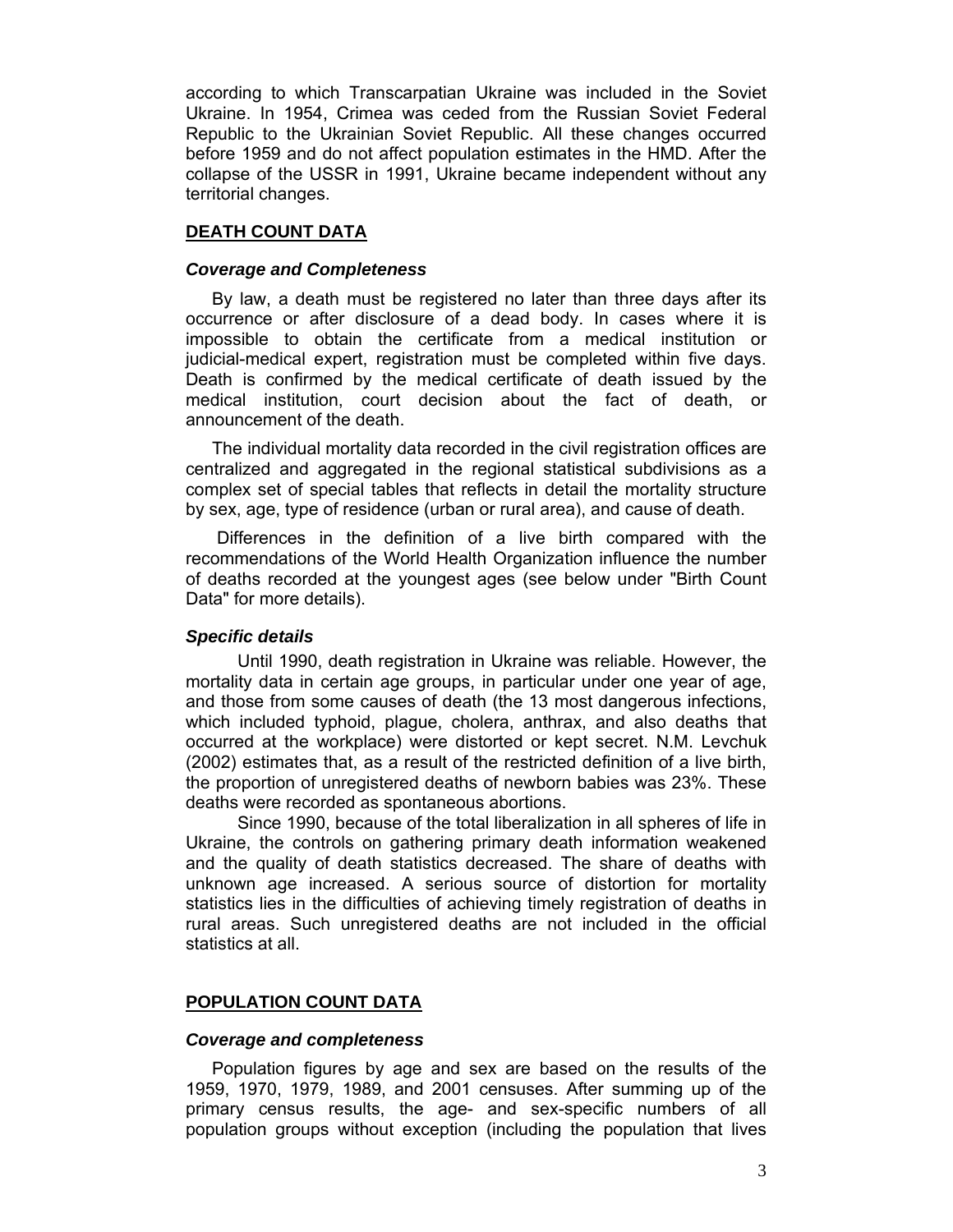temporarily in Ukraine) are adjusted to the nearest  $1<sup>st</sup>$  January using a special estimation procedure. In each post-censal period, population counts are estimated at the end of each calendar year from the age-sex population structure at the beginning of the year and the number of vital events during the year. These post-censal estimates are recalculated once data from the next census become available. These intercensal estimates are produced using special methods. All censuses have covered the *de facto* population.

Population dynamic over inter-censal periods are more or less smoothed, reflecting the high degree of accuracy of population estimates during the Soviet period because of a well-organized registration system of population movement. The period before the first Ukrainian census of 2001 coincided with the socio-economic transformation that radically changed both demographic processes themselves and the means and possibilities of their registration. This resulted in serious discrepancies between the results of the 2001 census and estimated populations.

The discrepancy between the 2001 census counts and the population estimates (with the census population being smaller by 463,200 than the estimates produced prior to the census) resulted from undercounting migrants (mostly emigrants) (for details see Gladun, 2002). The influence of other factors (undercounting of births and deaths) on these discrepancies is unknown. The discrepancy between census counts and the population estimates is estimated at -0,95% of the total population for all types of residence, the result of a 2.25% undercount in urban areas and a 1.8% overcount in rural areas.

The difference between deviations in urban und rural areas can be explained by undercounting of emigrants from urban areas and immigrants to rural areas. The undercounting of the population withdrawal in urban areas resulted from the under-registration of emigration to other countries, especially to the Commonwealth of Independent States. That is, some people moved abroad for economic reasons, but maintained a dwelling and citizenship in Ukraine in the hope of returning home and these people are thus still and erroneously counted as Ukrainian residents.

#### *Specific Details*

An additional source of data on the age-specific death counts and population structure up to 2000 is presented in F. Meslé et al. (2003) Nevertheless, considering the significant differences between the estimated population and the results of the 2001 census, the data from Meslé et al. for 1989-2000 need to be corrected.

#### **BIRTH COUNT DATA**

#### *Coverage and completeness*

The definition of a live birth in Ukraine (as in many post-Soviet and former communist countries) differs from conventional Western practices and WHO recommendations. According to the Soviet definition (introduced before World War II), a live birth is officially registered by the statistical system if the gestation period is 28 weeks or longer, the body mass at birth is 1000 grams or more, the body length is 35 cm or longer, and the newborn has shown signs of life (breathing). Such a restrictive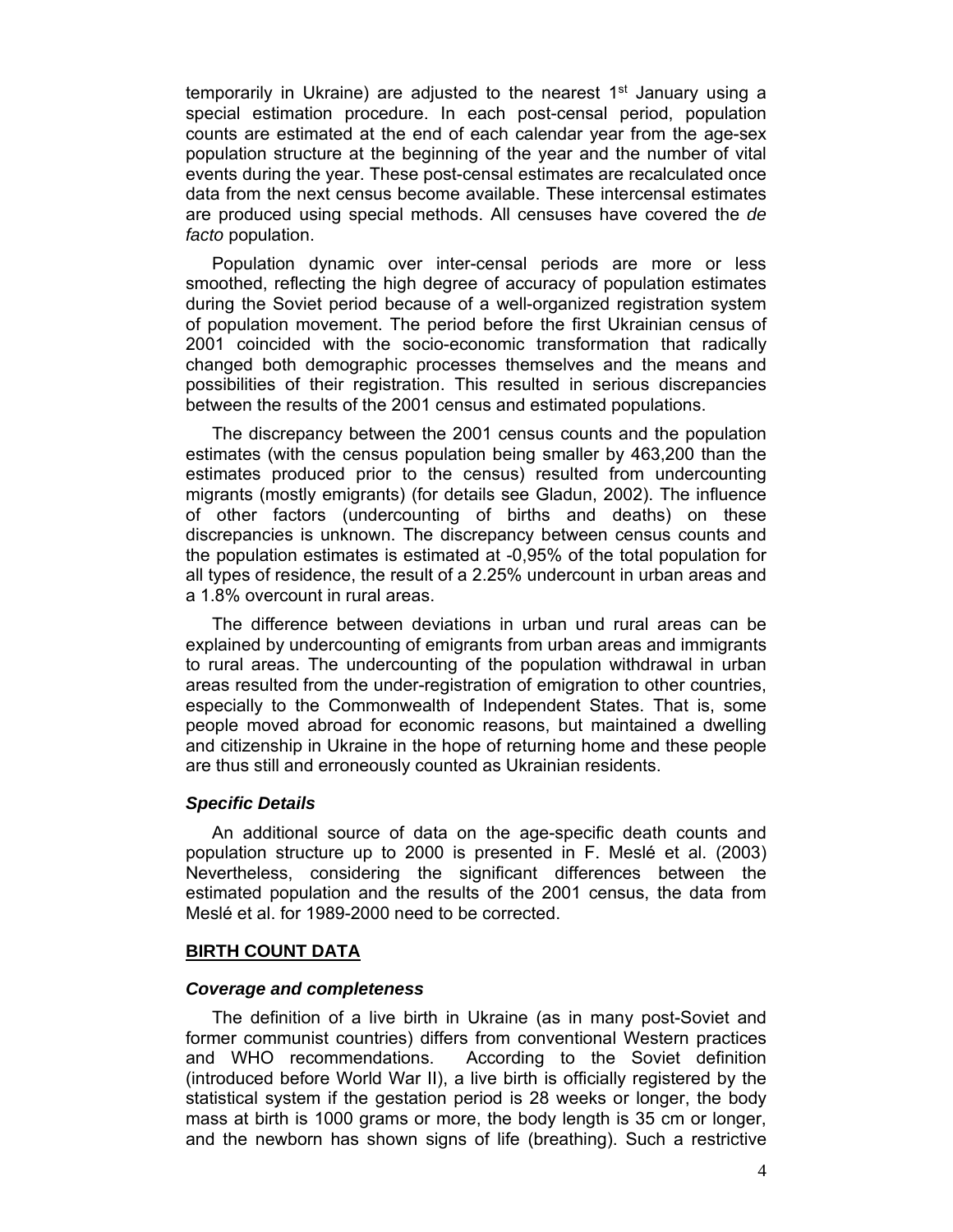rule leads to an underestimation of births and of the population below one year of age as well as to the underestimation of neonatal mortality by about 50% and of infant mortality by about 25% (Anderson and Silver, 1986, Blum and Monnier, 1989, Velkoff and Miller, 1995).

The current birth statistics are compiled by the state statistical agency on the basis of the data produced by the local vital statistics bureaux. By law, births must be registered no later than one month after occurrence. In Soviet times, when there was a system of compulsory registration of pregnancy at a medical institution, the expected birth was recorded long before it actually occurred. Cases of delayed birth registration were very rare; they were usually registered within 1.5 to 2 months after the birth because a woman had to present the birth certificate within two months after giving birth in order to obtain payment for maternity leave and to legalize her leave for taking care of a child. The statistical system accounted for the so-called "thirteenth month" by a delay in compiling the final reports in order to allow for arrival of tardy information about the number of births occurring in a given year.

In the period of socio-economic transformation, the amount of payment for maternity leave became paltry, female unemployment (obvious and latent) increased, and the quality of free medical assistance for pregnant and delivering women declined sharply. Consequently, there was less incentive for pregnancy registration in medical institutions. Reductions in the pre-school education system induced by the fertility decline limited the opportunity to use this service for many families. As a result, many parents, especially in rural areas, do not register a birth until an official certificate of birth is needed. This is often not until the child reaches school age, and sometimes births are not registered at all. As a result, at the beginning of the 1990s the statistical bodies of Ukraine changed to a system of recording births by date of registration rather than by date of occurrence.

## **DATA QUALITY ISSUES**

**The data pertaining to years prior to 1970 should be used with extra caution due to problems of data quality.** 

### *Problems regarding the population census of 1959 and official population estimates for the 1960s, 1970s and 1980s*

Ukrainian data prior to 1990 suffer from the same problems as data for other former Soviet republics (see also Background and Documentation files for Russia, Lithuania, and Latvia). Our first concern is with the population census data for 1959. Figure 1 shows that substantial and inconsistent fluctuations in population numbers by age are much less pronounced in the 1970 than in the 1959 census (this is also true for the subsequent censuses of 1979, 1989 and 2001). In particular, substantial peaks in the number of females (for example, at ages 60 and 70) identified in the 1959 census data are missing at the corresponding ages (71 and 81) in the subsequent census of 1970. In contrast, all peaks in the 1970 census counts are also present (for the corresponding cohort) in 1979.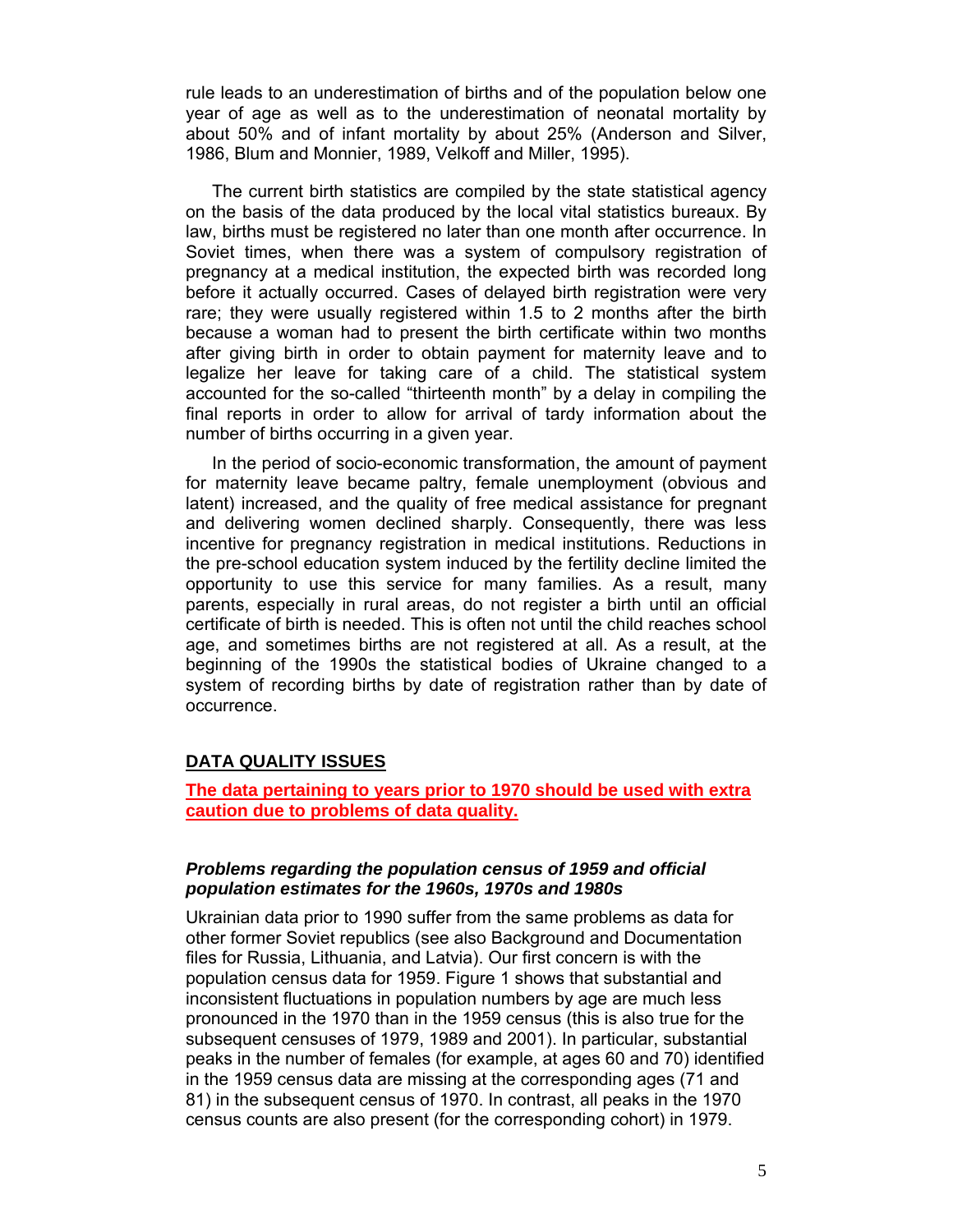This pattern points to age reporting problems in the 1959 census which have disappeared in later censuses.



### **Figure 1. Fluctuations in the Ukrainian female population counts by age: differences between the censuses of 1959, 1970, and 1979.**

Significant inconsistency has also been revealed between the census data (1959 and 1970) and the official population estimates for the 1960s. The official inter-censal population estimates for the period 1960-1969 appear to have been smoothed above age 30 as significant fluctuations in the number of females in the corresponding age interval are present in the censuses of 1959 and 1970 but not in the population estimates for 1961 and 1969 (see Figure 2, left). In the 1970s, the inter-censal estimates agree with census data with one exception: age heaping for the cohort born in 1900 has been smoothed (Figure 2, right). Therefore, we calculated new inter-censal population estimates for the period 1960-1969 using HMD methods (see Methods Protocol for details). However, even these new population estimates for the 1960s should be treated with caution due to possible data quality problems with the 1959 census.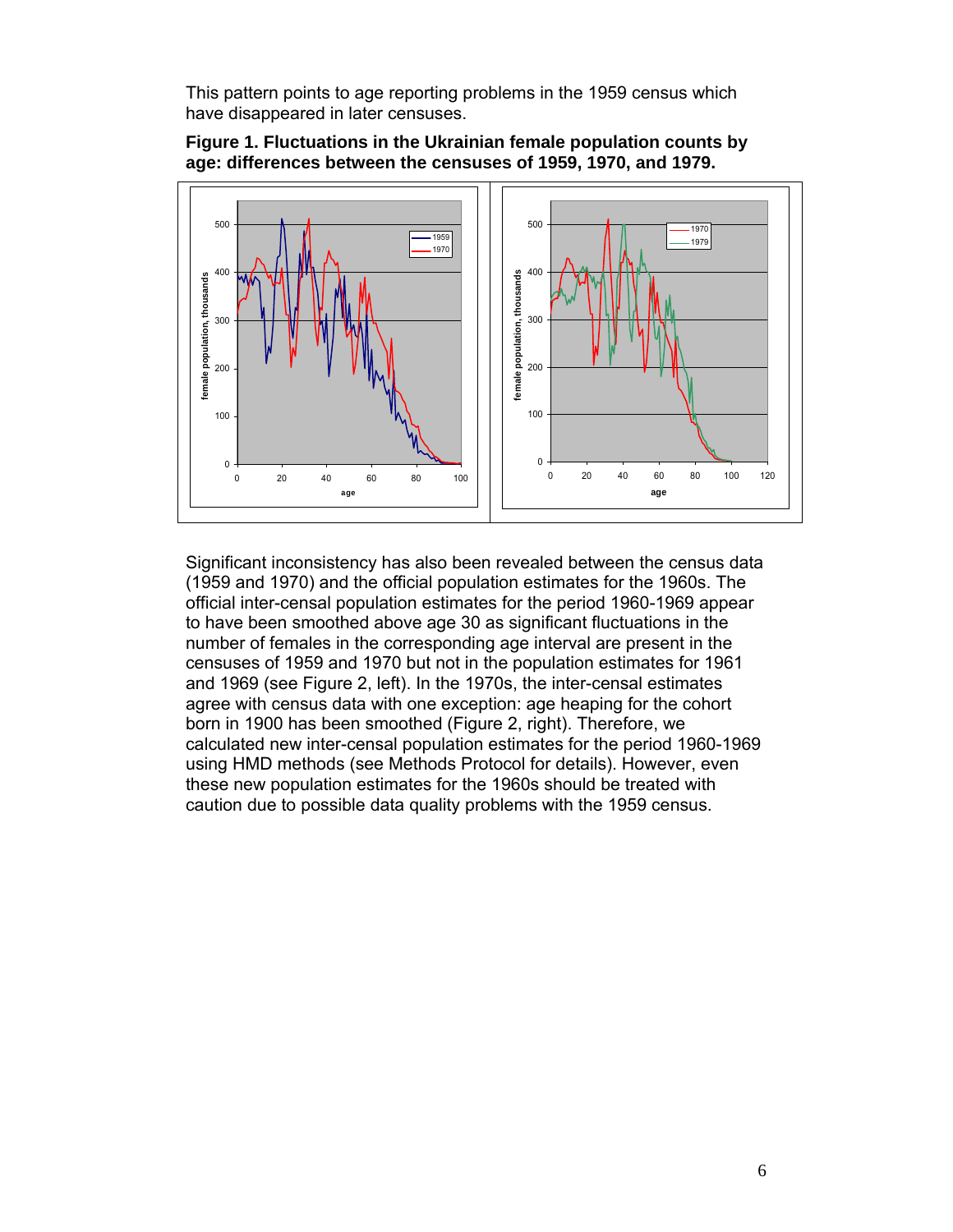**Figure 2. Inconsistencies between the data from population censuses and official population estimates in 1959-1969**



There are also serious inaccuracies in the official estimation of the population of elderly men and women reported by the State Statistics Committee during recent years. The sex ratio at ages 90+ suggests data quality problems with the population estimates. For example, life expectancy (calculated with the HMD methodology using official population data) at age 90 in 2013 for males is higher than that for females (4.27 vs. 3.65 years, respectively), which seems implausible (see Figure 3a). For most population estimates at ages 80+, the HMD methodology uses the extinct cohort method, which may provide more accurate estimates than the official population estimates. Nevertheless, for more recent years when older cohorts are not yet 'extinct', the authors' methods for estimating population rely on the official estimates. Thus, data quality problems with these estimates influence the quality of HMD estimates for the previous 10-15 years (see the Methods Protocol for more details). This problem is the same as for Russia (see Background and Documentation for Russia). Thus, the same solution was used for both countries. An open age interval 80+ was created, aggregating official population estimates and the resulting figure was redistributed using the survival ratio method for ages 80+ instead of 90+ (see the Methods Protocol for details). Correspondingly, the extinct/almost extinct cohort methods were applied for all ages above 80. Using an open age interval 80+ produces plausible results.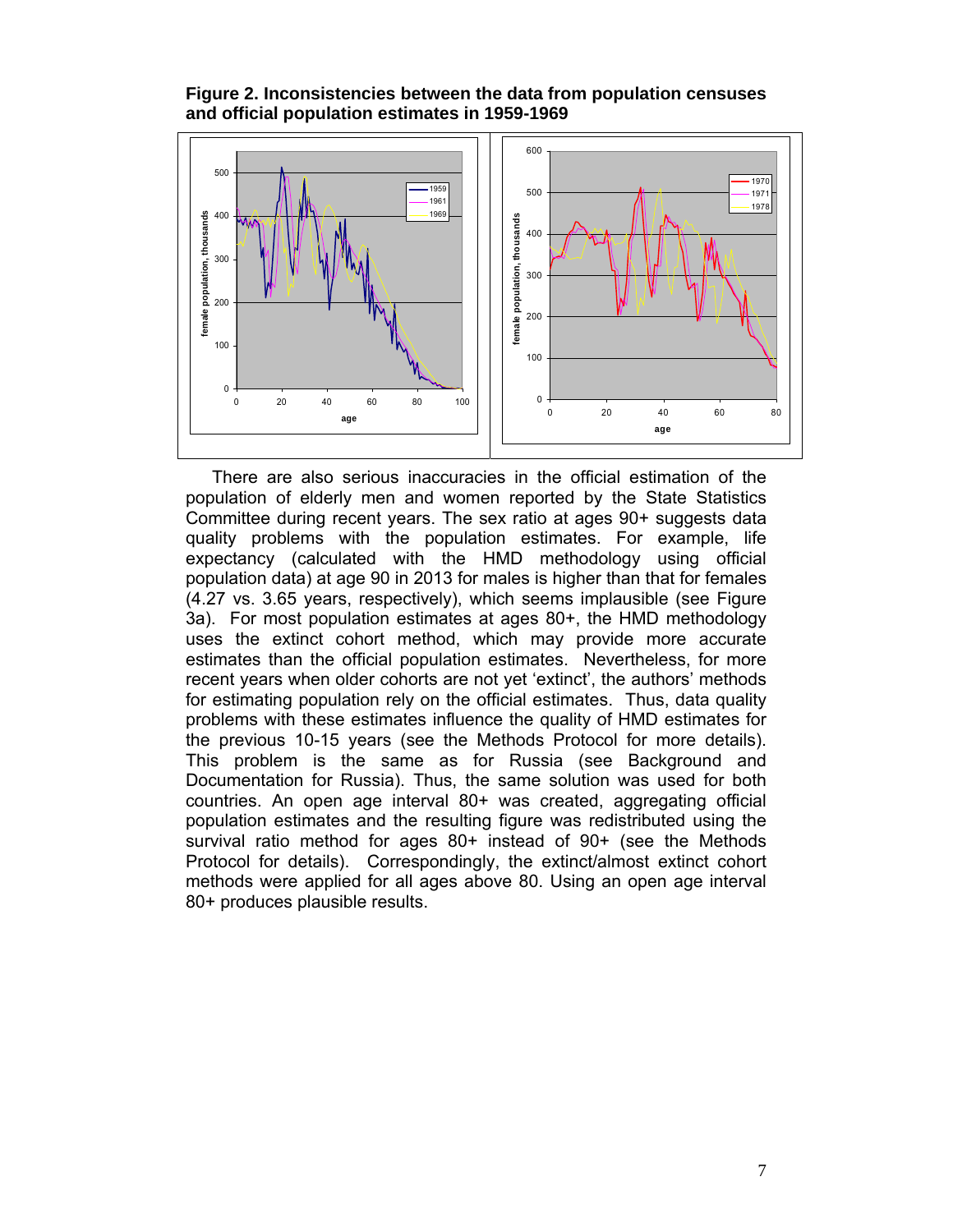### **Figure 3. Life expectancy at age 90 before (a) and after (b) correction of the age distribution at ages 80+**



#### *Age heaping in deaths*

Age heaping at older ages is often considered one of the most serious problems with mortality statistics in the former USSR (Anderson, Silver, 1997). For example, Zakharov has shown that age heaping is very pronounced at ages 70, 80 and 90 in the Russian data for the period before 1970 (see the HMD *Background and Documentation* for Russia). Using the same procedures, we performed a similar analysis for Ukraine. The results suggest that there may be some age heaping prior to the mid-1960s. Figure 4 shows that mortality at ages 40, 50, 60, 70, 80, and 90 seems to be higher than at most ages in between.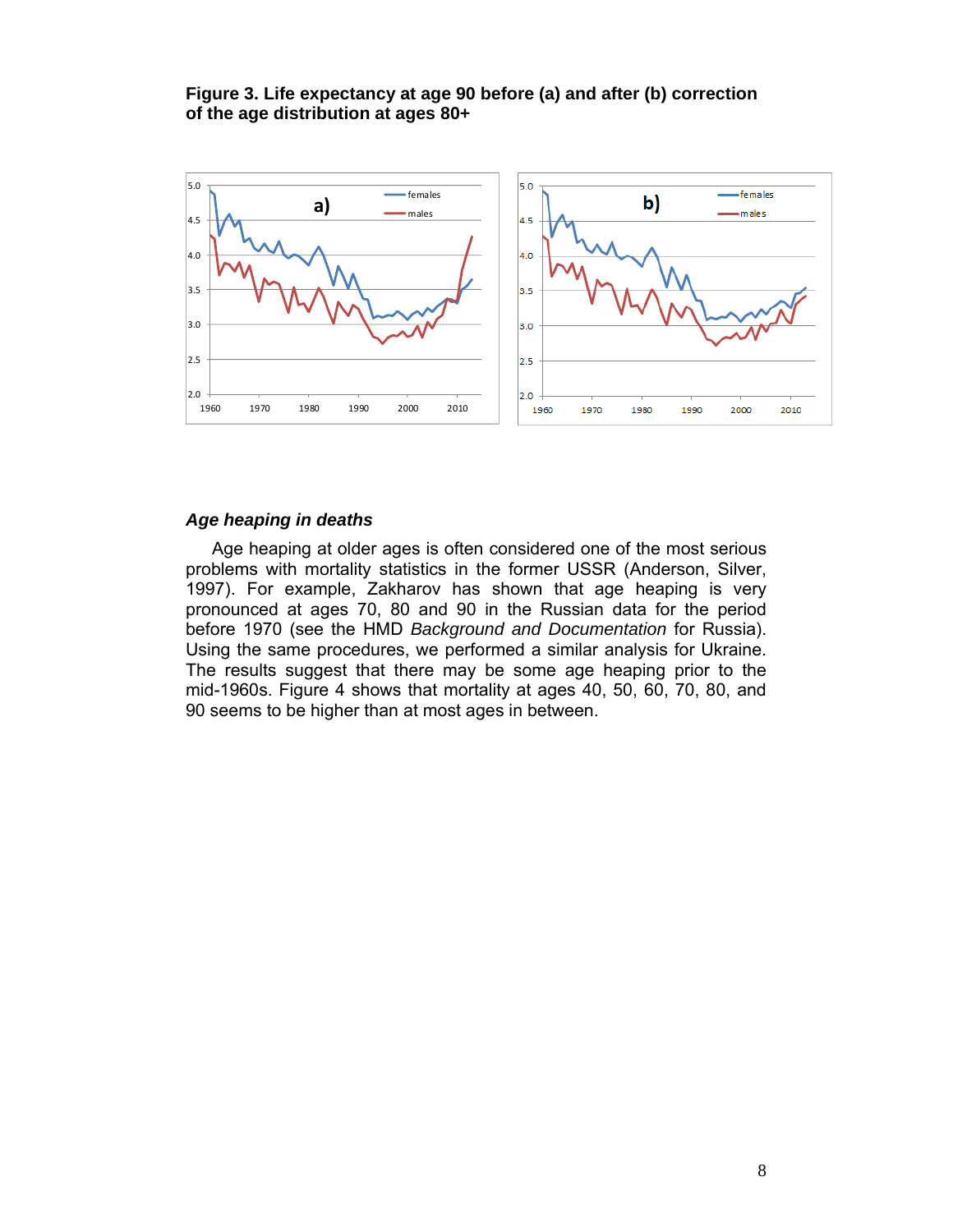

**Figure 4. Mortality rates for selected ages, Ukraine, males, 1960-2001** 

As in the case of Russia, a substantial peak was found in the number of deaths at age 99 at the beginning of the 1960s and in the 1970s. At the same time, fewer deaths were registered at age 100+ (Figure 5). In the mid-1990s the situation was exactly the opposite: very few deaths were recorded at age 99, but considerably greater numbers were found for neighboring ages 98 and 100+. It seems that in both cases these inconsistencies could be related to some specifics of the death registration procedures (several hypotheses on the issue are presented in the *Background and Documentation* for Russia). To avoid possible errors, we decided to use 99+ as the open-ended age interval in 1959-1989 for further calculations.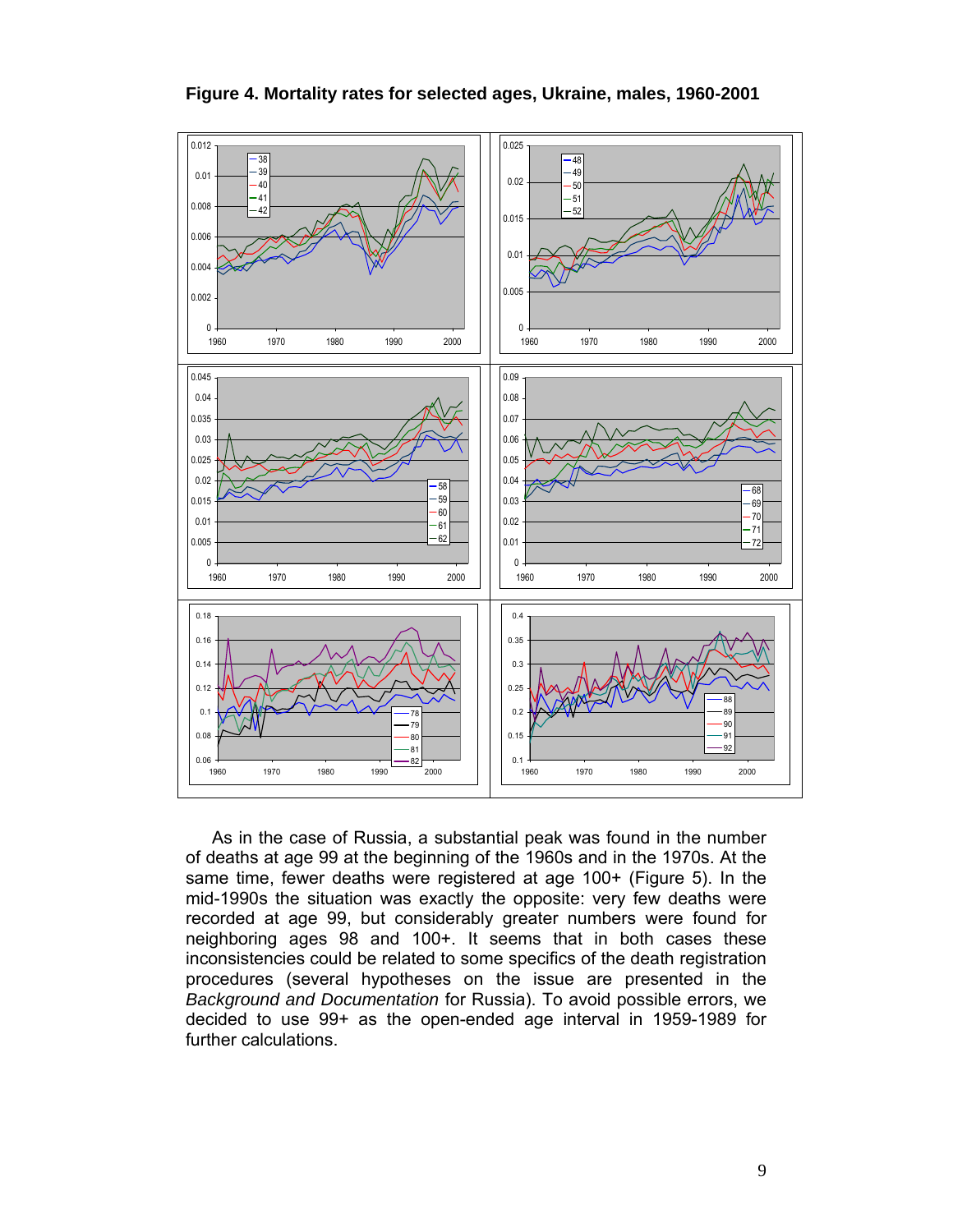

## **Figure 5. Number of deaths at ages 98, 99 and 100+, Ukraine, 1959- 2000**

#### *Old ages*

There are serious errors in the official estimation of the population of elderly men and women reported by the GOSKOMSTAT (Central Statistical Office of the USSR), especially for persons over the age of 80. As a result, estimates of changes in the size of the elderly population and, correspondingly, old-age mortality rates, are highly irregular and inaccurate. The official data appear to be increasingly problematic as age increases. These errors could be of methodological nature and, most probably, have to do with the use of the wrong model to approximate migration among very old people. These problems are partly solved by using the extinct (or almost extinct) cohort method to derive HMD population estimates. Nevertheless, our results suggest that during the 1960s life expectancy at age 80 was notably higher in Ukraine than in Sweden, which seems extremely implausible (Figure 6). Thus, it is likely that prior to 1970, the population at older ages is overestimated and thus that death rates are underestimated.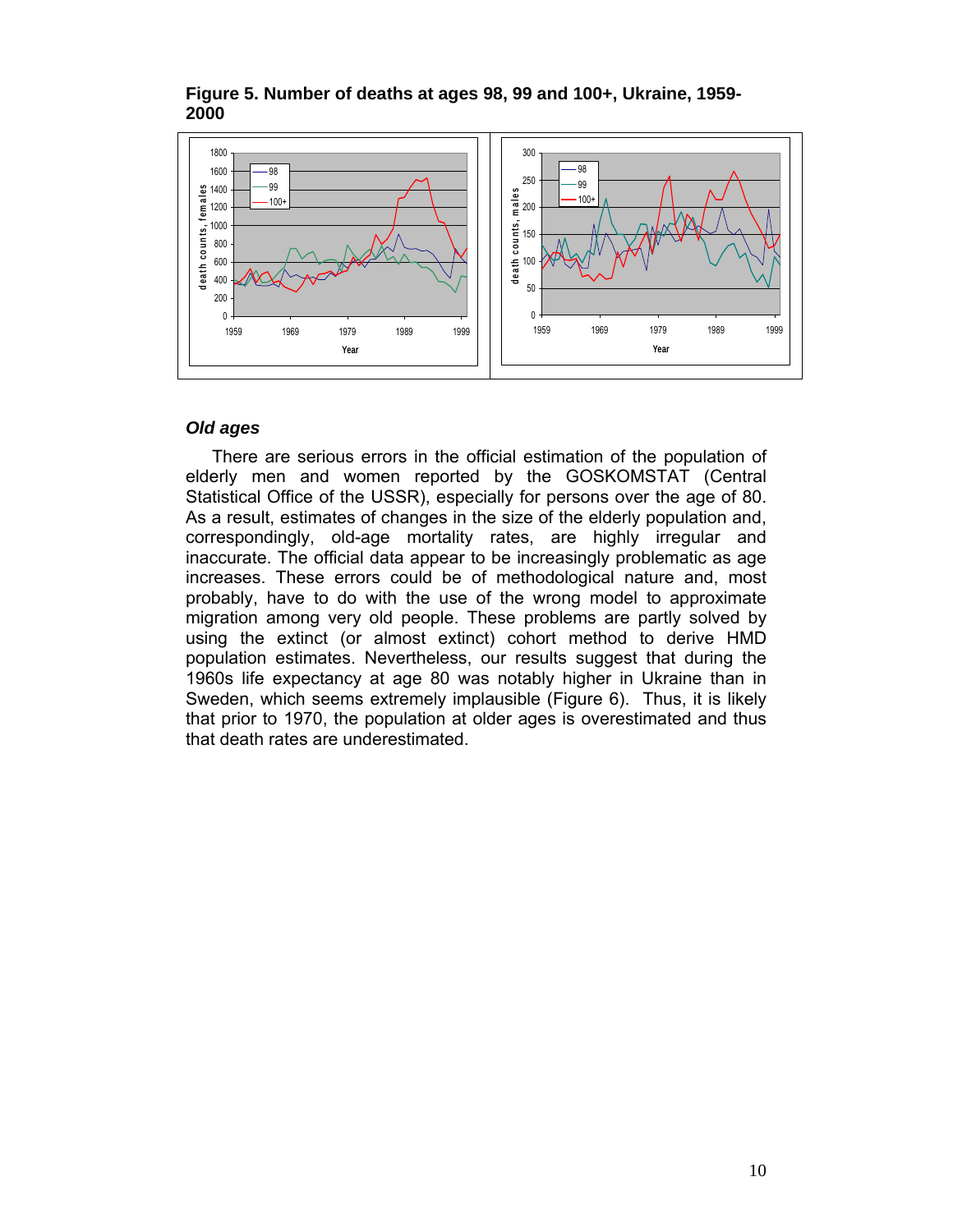

## **Figure 6. Life expectancy at ages 80 and 65, Ukraine and Sweden**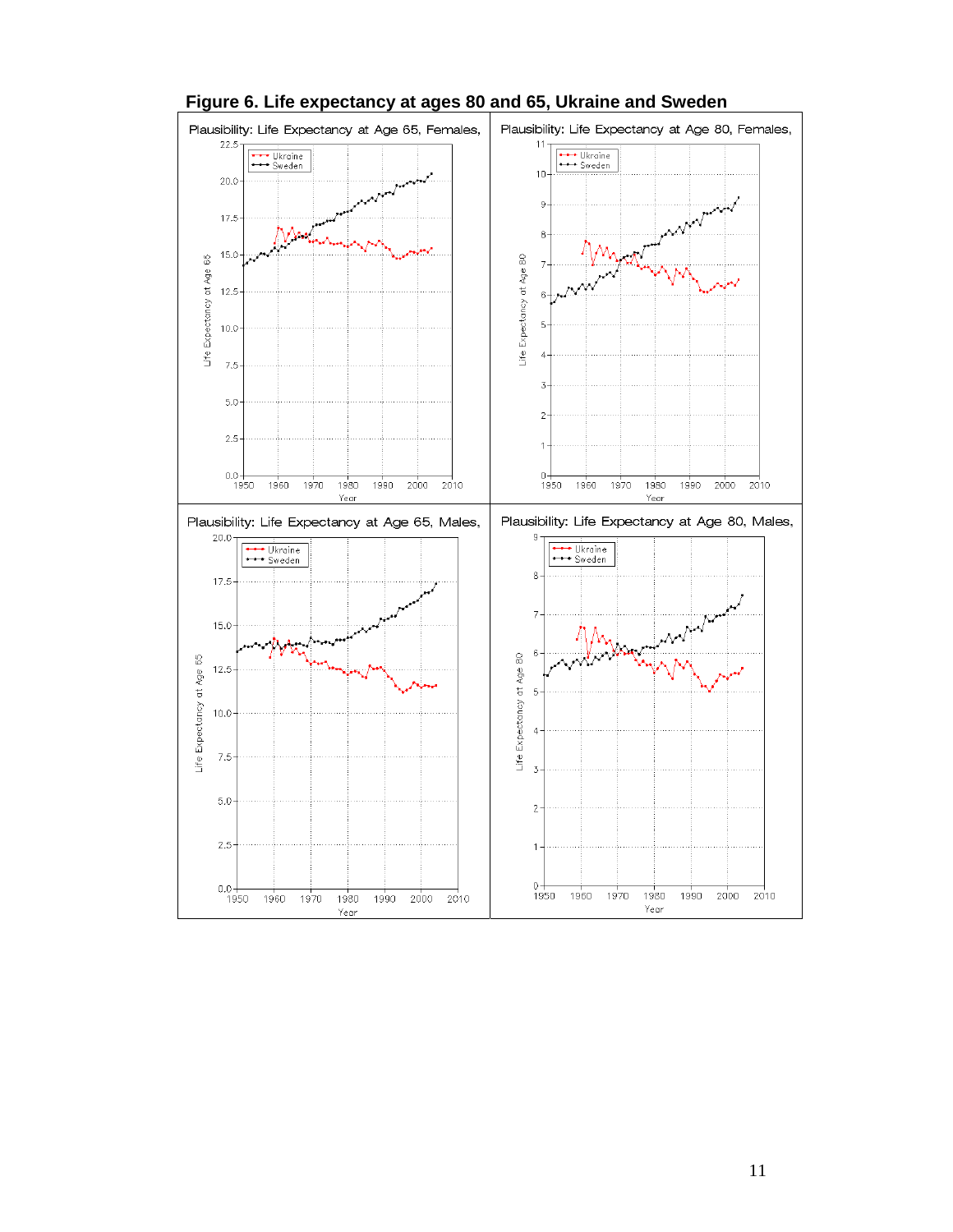## **REVISION NOTES**

## *Changes with the December 2017 revision:*

**Life tables:** All life tables have been recalculated using a modified methods protocol. The revised protocol (Version 6) includes two changes: 1) a more precise way to calculate a0, the mean age at death for children dying during the first year of life and 2) the use of birth-by-month data (where and when available) to more accurately estimate population exposures. These changes have been implemented simultaneously for ALL HMD series/countries. For more details about these changes, see the revised Methods Protocol (at http://v6.mortality.org/Public/Docs/MethodsProtocol.pdf), particularly section 7.1 on Period life tables and section 6 and Appendix E, on death rates. The life tables calculated under the prior methods (Version 5) remain available at v5.mortality.org but will not be further updated in the future.

## **REFERENCES**

- Anderson B.A., Silver B.D. (1986). "Infant mortality in the Soviet Union: regional differences and measurement issues." *Population and Development Review*, Vol. 12, No 4, pp. 705-738.
- Blum A., Monnier A. (1989). "Recent mortality trends in the USSR: new evidence." *Population Studies*, Vol. 43, pp. 211-241.
- Gladun O., ed. (2002) The elaboration of the methodology for the correction of the total population number and population distribution by sex and age for the period 1989-2001 from the 2001 Ukrainian census returns. The report of the research work. Kiev: The State Statistics Committee of Ukraine, The Research Institute of Statistics. Manuscript.
- Kortchak-Chepurkovsky Yu.A. (1928) The vital statistics of the population of Ukaine before the First World War. Kharkiv: Statistics of Ukraine.
- Levchuk, N. (2002). Mortality of newborn in Ukraine: illusions and reality // Demographic research, № 24. Symposium / National Academy of sciences, Institute of economics – Kiev. – pages 45-74
- Meslé F., Vallin J., Shkolnikov V., Pirozhkov S. et. Adamets S. (2003) Mortalité et causes de décès en Ukraine au XXe siècle. – 2003 - Paris: Institut national d'études démographiques. - Саhier № 152.- - 396 р.
- Ptoukha M.V. (1960) Essays about the population statistics Moscow: State statistic publishers.
- Thaplin Victor V. (1989). Statistics of Victims of "Stalinism" in the 30s. (Statistica zhertv stalinozma v 30-e gody). Questions of History, N4, pp.175-181
- The population of the USSR in 1987. (1988) Statistical report Moscow: Statistics.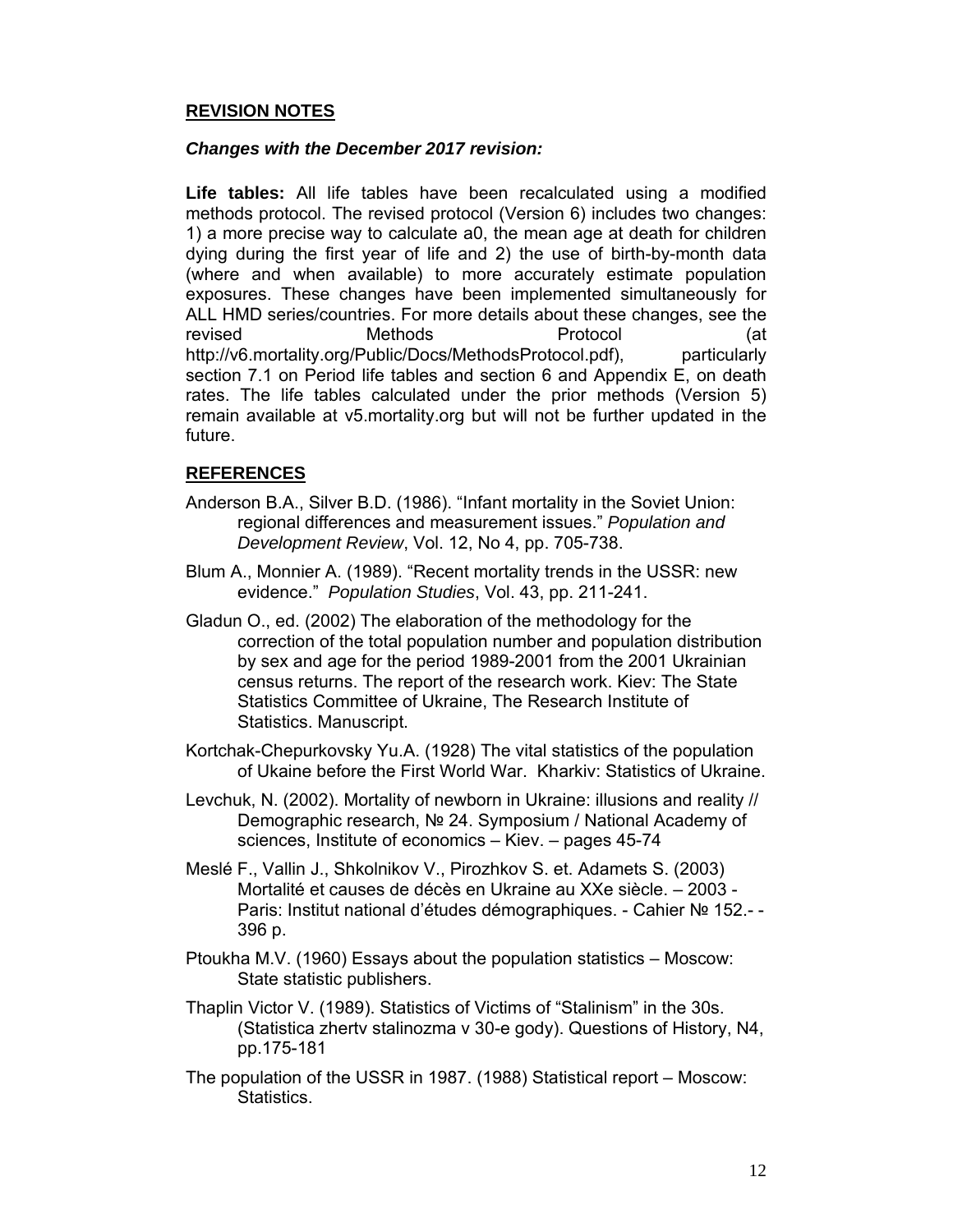Velkoff V., Miller J.E. (1995). "Trends and differentials in infant mortality in the Soviet Union, 1970-90: How much is due to misreporting?" *Population Studies*, Vol. 49, pp. 241-258.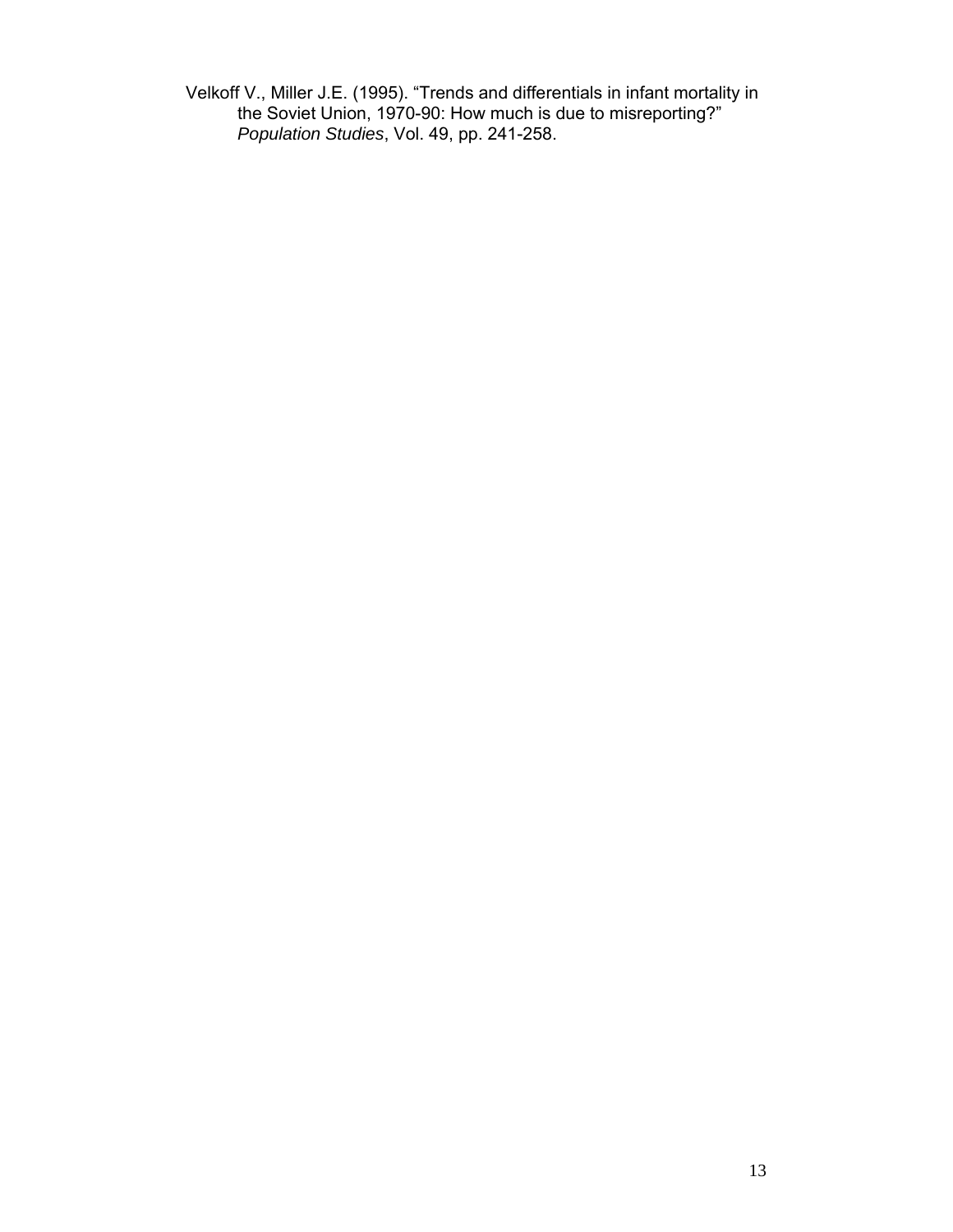## **APPENDIX I:**

## **DESCRIPTION OF DATA USED FOR LEXIS DATBASE**

## **DEATHS**

**Type of data:** Annual officially registered number of deaths by age and sex compiled from the death certificates.

**Age grouping:** See table below.

**Period covered:** 1959 – 2013

| Period           | <b>Type of Data</b>                                                            | Age<br><b>Grouping</b>               | <b>Comments</b>                                                                                                                           | <b>RefCodes</b>       |
|------------------|--------------------------------------------------------------------------------|--------------------------------------|-------------------------------------------------------------------------------------------------------------------------------------------|-----------------------|
| 1959-<br>2001    | Annual number of<br>deaths by sex and<br>age (1x1 rectangle)                   | 0, 1, , 99<br>$100 +$<br>unknown age | For the purposes of our<br>calculations deaths were<br>aggregated for ages 99+ for the<br>period 1959-1989 (see "Data<br>Quality Issues") | 10,11                 |
| $2002 -$<br>2004 | Annual number of<br>deaths by sex, age<br>and birth cohort<br>(Lexis triangle) | $0, 1, , 100+$                       |                                                                                                                                           | 43                    |
| 2005             | Annual number of<br>deaths by sex and<br>age (1x1 rectangle)                   | 0, 1, , 99,<br>$100+$                |                                                                                                                                           | 44                    |
| 2006-<br>2013    | Annual number of<br>deaths by sex, age<br>and birth cohort<br>(Lexis triangle) | $0, 1, , 100+$                       |                                                                                                                                           | 45, 53, 56,<br>57, 60 |

## **POPULATION**

**Type of data:** *De facto* population at the time of the 1959 census; *De jure* population adjusted to the 1<sup>st</sup> of January for census years 1970, 1979, 1989 and 2001; estimated *de jure* population on the 1st of January for the inter-censal periods

**Age grouping:** For the *de facto* population at the time of a census – single age groups (0, 1, …, maximum age attained); for the estimated *de jure* population on the 1<sup>st</sup> of January – single age groups  $(0, 1, ..., 99, 100+)$ 

**Period covered:** 1959 – 2014

| Period                 | <b>Type of Data</b>                                                                                                             | <b>Age Grouping</b>                      | <b>Comments</b> | <b>RefCodes</b> |
|------------------------|---------------------------------------------------------------------------------------------------------------------------------|------------------------------------------|-----------------|-----------------|
| 1959                   | Census counts of population<br>as of 15 January 1959, by<br>sex and single year of age                                          | $0, 1, \ldots$ , maximum<br>age attained |                 | 19              |
| 1970.<br>1979.<br>1989 | Census counts of population<br>adjusted to the 1st of<br>January of the<br>corresponding year, by sex<br>and single year of age | $0, 1, \ldots, 99, 100+$                 |                 | 20              |
| 1960-<br>1969.         | Annual population estimates<br>as of the 1st of January, by                                                                     | $0, 1, \ldots, 99, 100+$                 |                 | 21              |